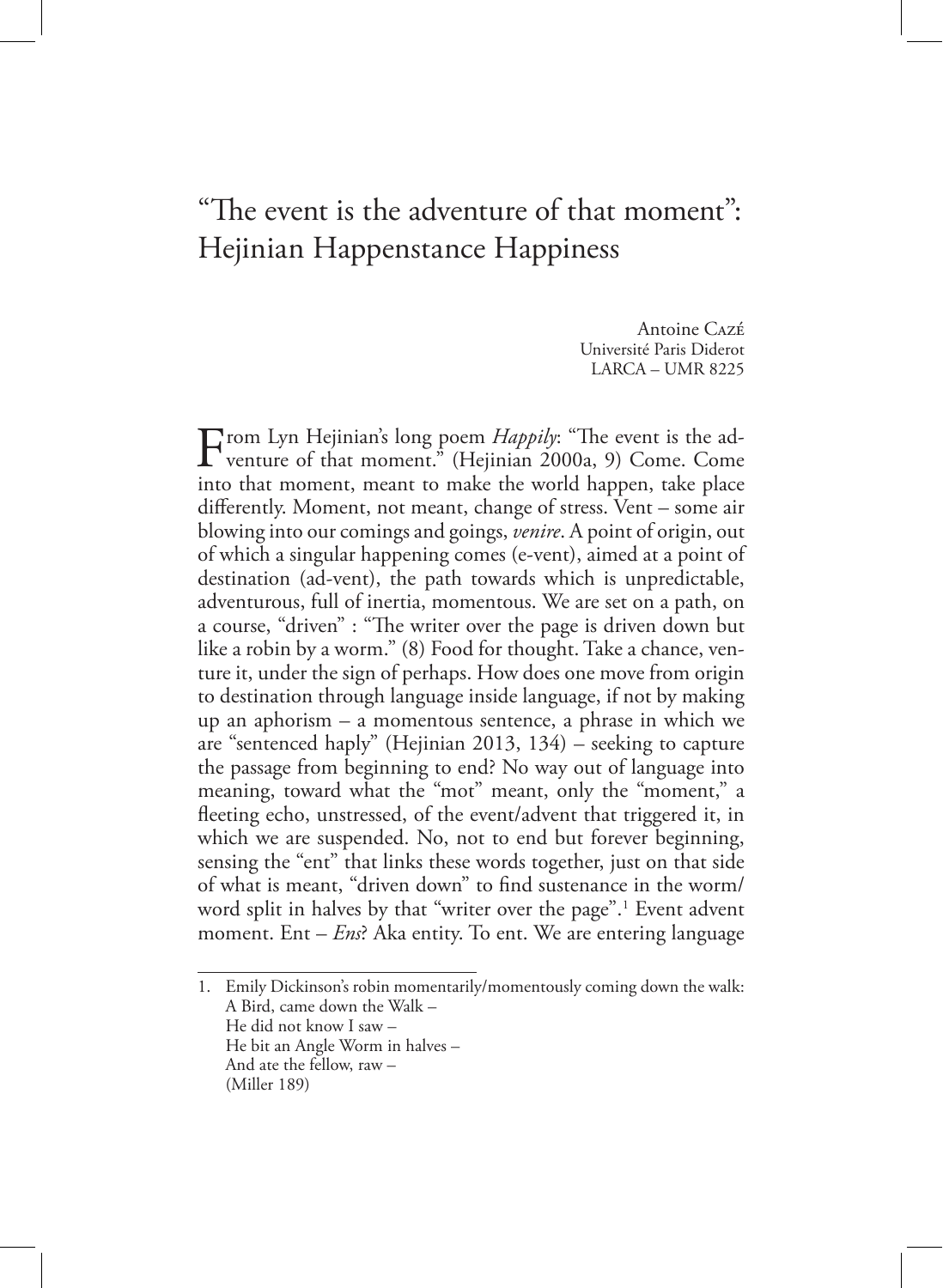– this is the event. Or more exactly, "Enters language," the reassuring, almost lulling, sound patterns that enable us to come out of and reenter just such an energized field of meaningless meaning, untying words from any representation outside the very field they invite us to explore. Drawn forward by this moment (serendipitous, auspicious, an occasion that happens), we see the shapes of words in a new light, suddenly alerted to the movement (moment) taking place within language itself, as the words *happen* on the page: the root word (vent/*venire*/come) now expanding into a shifting syllable that weaves out (emerging, coming forth, event) and in (coming towards, adventure) of the words. Event. Advent. Invent? Driving us down *into* the thick of language, where it "takes place." Lyn Hejinian writes sentences that don't make sense, or don't *only* make sense, but rather, but also, sentences that *make us sense* that something is happening *to* language *as* language – language becomes its own event to itself, the only one there ever is, the only one that ever *takes place*.

Constantly I write this happily Hazards that hope may break open my lips What I feel is taking place, a large context, long yielding, and to doubt it would be a crime against it I sense that in stating 'this is happening' Waiting for us? It has existence in fact without that We came when it arrived (Hejinian 2000a, 3)

There is a sense in which the sentence "The event is the adventure of that moment" means that something that happens at a given moment (a moment as "happenstance," or "occasion") only becomes an event when it meets "us," an adventure, a going out of itself and back into itself transformed – when the moment becomes momentous, imparted with a new velocity gained as it intersects with our own trajectory. What is taking place is a fold in the structure of taking place itself, a complication, if you will, of what is happening when "stating" (the text as static assertion) and "waiting" (the context as expectant form) meet and energize each other. The event is the moment when the moment is waiting for us, for our coming into  $it - a$  shape which becomes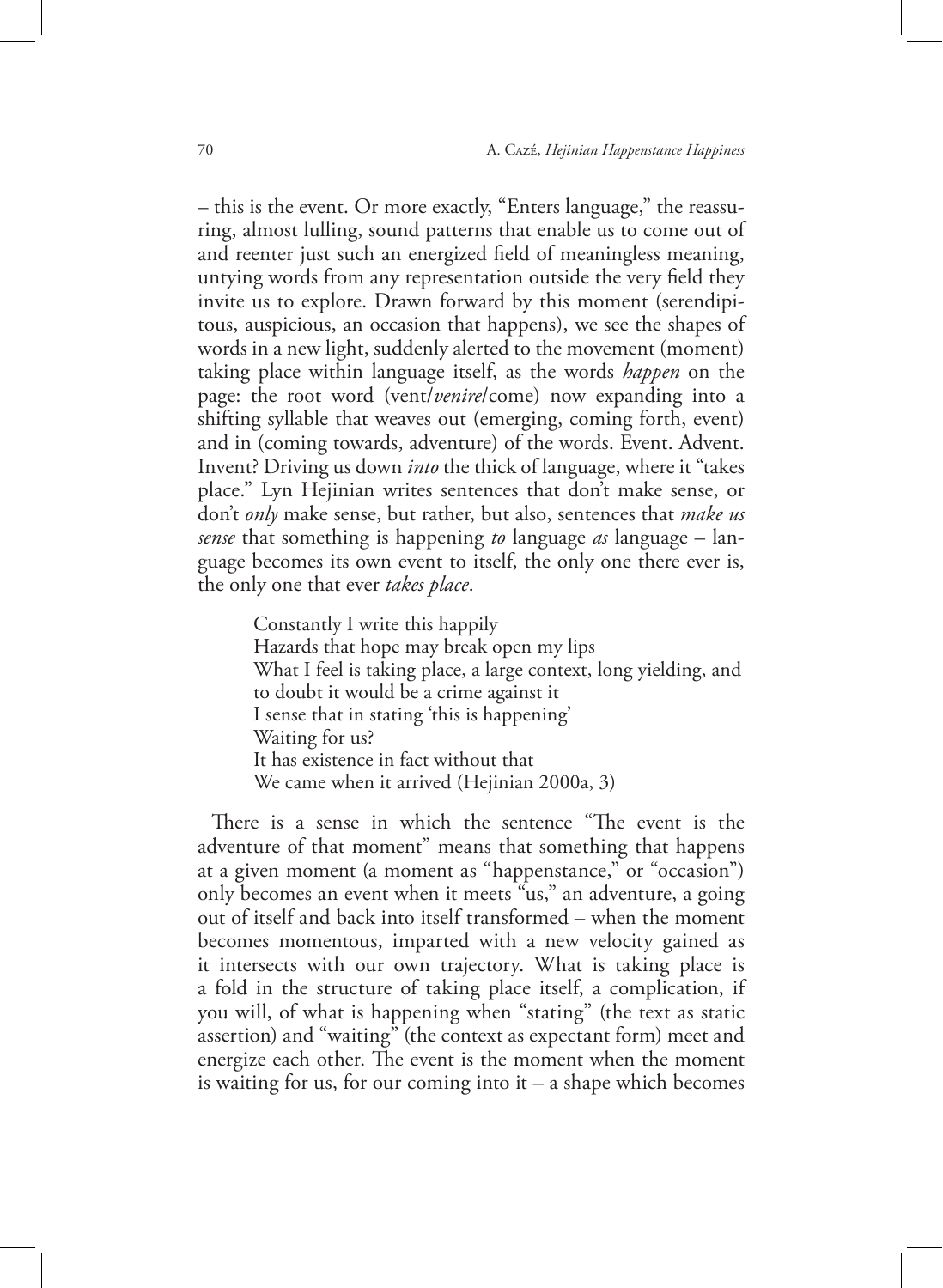filled and fulfilled by our happening upon it, by chance or good fortune, happily. "Happiness," Hejinian writes about Gertrude Stein, "is a complication, as it were, of the ordinary, a folding in of the happenstantial." (Hejinian 2000b, 371). In the terms of the passage just quoted – being the opening lines of Hejinian's "Happily" – the happening takes place (literally) inside language, when "I feel" or "I sense" – the sense of an "I" – comes in touch with the moment that will both be the "context" for the event, and the very event itself.

But such "folding in" is also, crucially, the change of lines in what appears on the page (as one would say, "on the face of it") to be a poem: the language event in the sentence "I sense that in stating 'this is happening'/Waiting for us?" happens precisely in the middle of it, when the change of line allows that sentence to *turn into* (or even more abruptly, *veer into*) a question. This veering, or *versus*, is "the adventure of that moment," when the abstract exploration of happenstance suddenly becomes not only a context for the event, but the event itself, coming out of context into text, shifting in nature from theory to practice. The sentence enacts its meaning more than it expresses it, thus becoming an event, or more precisely, becoming "becoming-an-event"; it spreads the thinking about its own eventfulness across the page according to a poetic model. "What happens to thinking when it's phrased (sentenced) as a poem?", Hejinian implicitly asks.

*Happily* is just such a hybrid text – a text which has the feel of theory while being laid out on the page as a poem. As such, it could easily fit in the category of poems that critic Jed Deppman defines as "trying-to-think poems," in which a poet (in Deppman's study, Emily Dickinson) "continue[s] thinking without the foundations of strong metaphysics" (Deppman 201), more specifically letting the poetic form affect and transform her mode of thinking. As a matter of fact, *Happily* was published in the year 2000 both by The Post-Apollo Press, as a chap book, and by The University of California Press, as the last essay in Hejinian's collection *The Language of Inquiry* – a title strongly reminiscent of Ludwig Wittgenstein, whose sentences the poem-essay so obviously emulates. This double space of inscription is characteristic of the way in which Lyn Hejinian conceives of poetry, as a category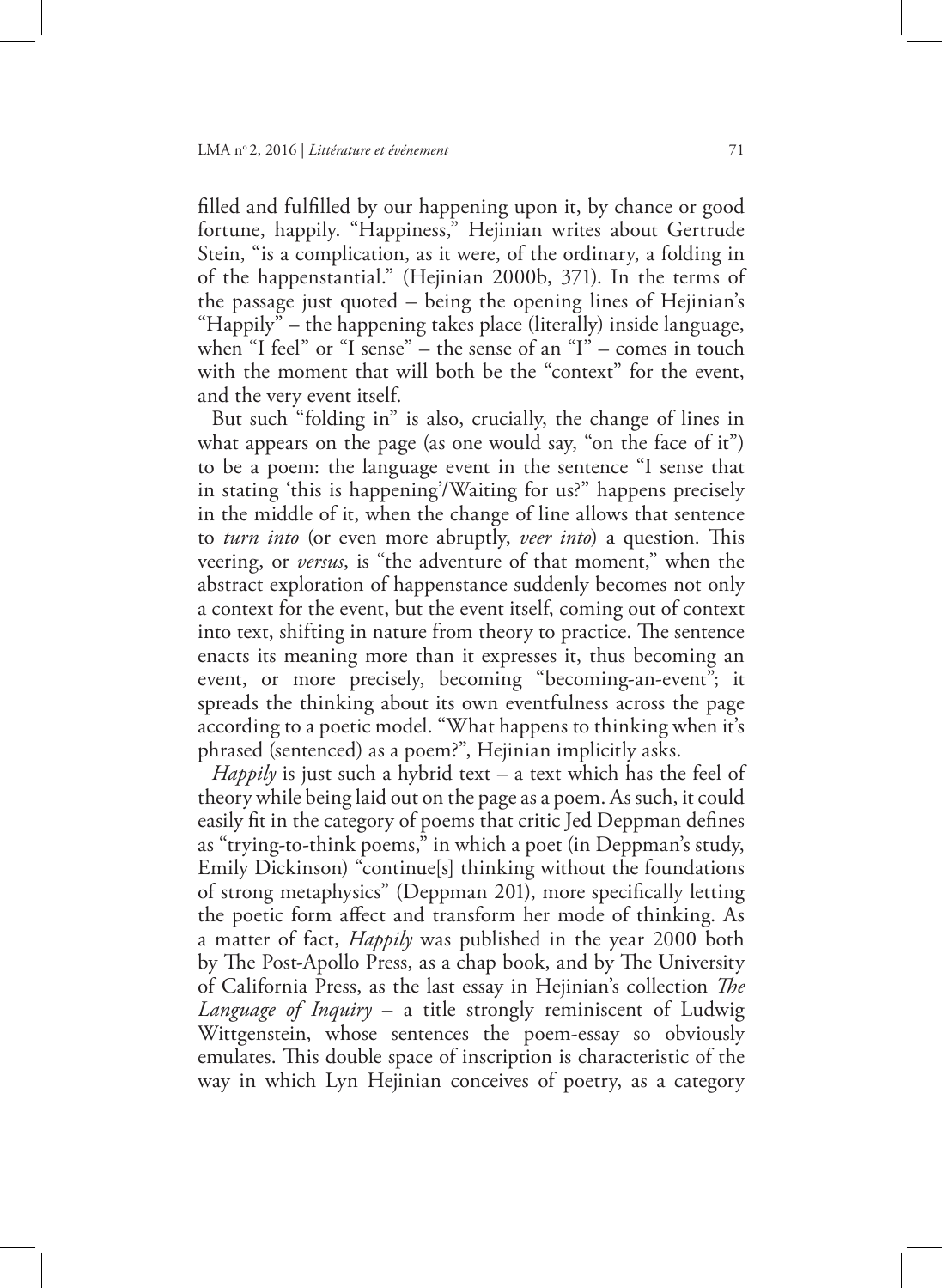and form of thinking; such a hybrid raises interesting questions about what kinds of language events happen in her texts, but also *as* her texts. Thus, *Happily* is a text in which the theory of happening itself happens – which raises many questions about the very possibility of anything happening in the moment when we observe it happening. "Theory asks what practice does," Hejinian writes in the preface to her essay on Gertrude Stein's *Stanzas in Meditation*, entitled "Common Sense." She then goes on:

and in asking, it sees the connections that practice makes. Poetic language, then, insofar as it is a language of linkage, is a practice. It is practical. But poetry, insofar as it comments on itself (and poetic form is, among other things, always a poem's self-commentary), is also theoretical.

Theoretical thought examines, theoretical thought makes meaningful, it takes into account and in doing so it makes what it is thinking about count. But there is a difference between thinking about and thinking, and thinking itself is meaningful too. Stein's *Stanzas in Meditation* is a poem in which thinking takes place in and of itself. (Hejinian 2000b, 356)

It is this emplacement in and as a poetic form that turns not only Stein's *Stanzas*, but most remarkably Hejinian's poem-essay *Happily* into an event of thinking. As suggested above, this place – or more accurately this "taking place" (a possible synonym for "happening") is also a moment. The way in which Hejinian gives moment and momentum to her sentences is an attempt at making us perceive the happening of them as an event. She achieves this by letting them appear to be improvisational, simultaneously not quite finished and not quite unfinished – a quality she sees as typical of Gertrude Stein's own "meditations," thanks to which the stanzas are turned from static ("stating") forms into dynamic transforms, structures of becoming: "The improvisational approach, therefore, makes the artistic event *an adventure of the moment*. It occurs in time, and is concerned with precisely that – with being in time. And it takes place through the taking of a chance – the taking of one's chance, or the taking of one's chances." (Hejinian 2000b, 374, author's italics)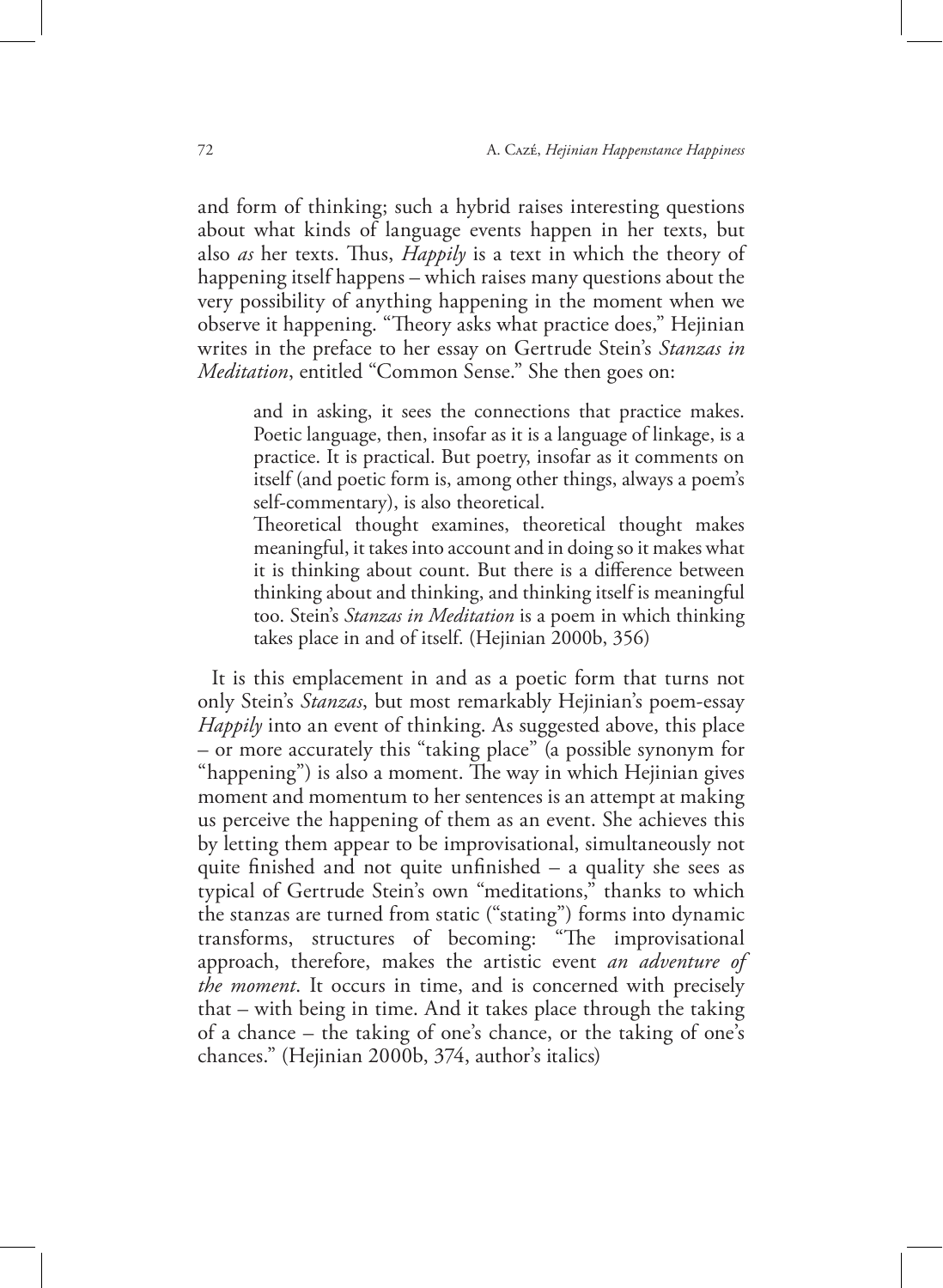What happens is, paradoxically, but so appropriately, waiting. Waiting/Writing.

This becoming, or "coming-to-be in sentences" as she calls it – one might say this "eventing" of the sentence – has to do with a certain inner disposition of Hejinian's sentences. It is not really an open-endedness, but rather a particular way they have of expanding from the inside out, combined with interruptions between them that make them jostle with each other – imparting her texts with a sort of rough fluidity, so to speak, that brings them close to the very texture of life itself, the randomness happenings of life. "*Happily* takes the shapes of thinking, the phrases of poetry, as manifestations of life, and the essay, ultimately, is an affirmation of living," she contends in the preface she wrote for her poem-essay in *The Language of Inquiry* (384). She then goes on to detail the technicalities of her sentences:

here, in addition to the question of happiness, I was interested in the happenstances it inhabits, and in the "incorporation" itself of happiness – in the incorporation of thought as a coming-to-be in sentences. The grammar of sentences, both standard and invented, had again become a subject of fascination and even a pressing concern, and this continues to be the case.

One grammatical device appearing in the work is the one producing "accordioning" sentences, ones with solid handles (a clear beginning and a clear end) but with a middle that is pleated and flexible. My intention was to allow for the influx of material that surges into any thought, material that is charged with various and sometimes even incompatible emotional tonalities. These emotional tonalities make it impossible to say with certainty that one is happy, for example, just as they make it impossible to say that one is not. (384-5)

A typical example of how Hejinian blurs the inner boundaries of her sentences to create the kind of emotional ripples she seeks, could be the following:

There is music recognizing recognition we know about boundaries and boundaries wound up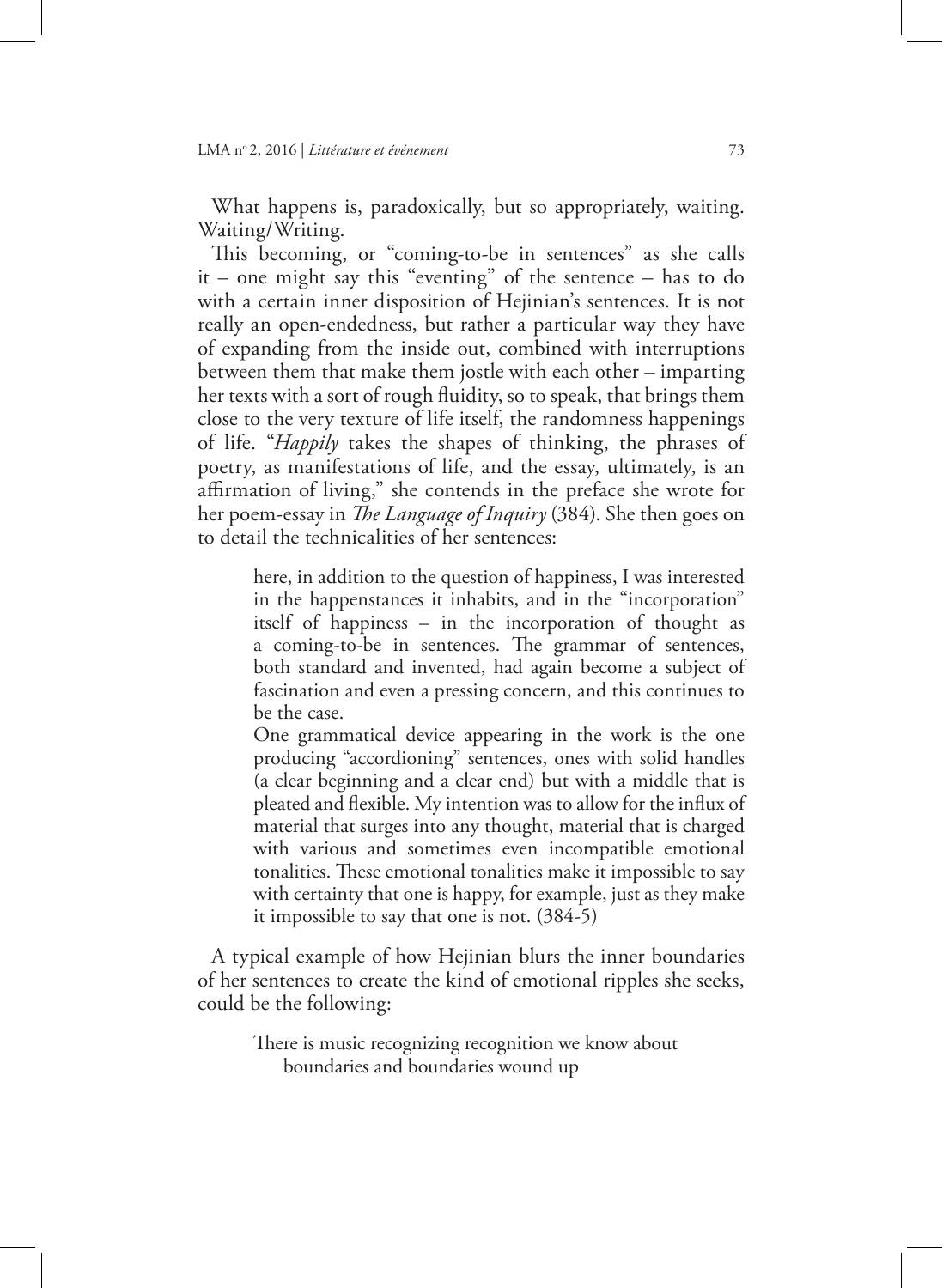## No straight line the riddle set I am tempted to say rough circles hazards lips that only things can differ (Hejinian 2000a, 8)

The firm beginning of the sentence provides a "solid handle," to take up Hejinian's metaphor, and alludes to an implicit lyric condition: if "There is music," then a poem might ensue. But the sentence immediately gets willfully bogged down into repetitions or syntactic twists which allusively riff on the idea of how much more difficult it can be to actually *say* anything at all, let alone anything *lyrical* or poetic. Instead of tidy verse, there seems to be "No straight line" as the middle of the sentence becomes "the riddle set I am tempted to say." This middle/riddle captures the moment of the event in/as the sentence, contradicting its own unfolding with an impossible geometry of lines and circles. Consequently, the "I" in the middle of this sentence can no longer have any poetic agency, can no longer be the lyric origin of any poetic declaration, so that happiness gets separated from any center of awareness that might be able to feel it. Instead of the clear poetic diction initially promised by the music there is, we get a syntactically bumpy journey, full of grammatical equivocations, whose twists and turns suggest simultaneously the *temptation* and the *attempt* to say.

This pleating of emotions, packed in the sentences and rippling through them, is reminiscent of Arno Bertina's arguing that, for him, reality is made up of a complex texture of events exceeding the real. The task of literature is to make a finer description of reality – what Bertina has aptly called "reality compounded by its own ghosts." In reality nothing gets lost, everything remains active at all points, layered in strata: literature should therefore attempt to account for this by describing "links in space" (*des liens d'espace*, quoting French novelist Claude Ollier).

I think this is precisely what Hejinian calls "sentenced haply" in her autobiographical text *My Life*. Indeed this now canonical book in the American postmodern corpus, first published in 1987 then expanded over the years as the author's years grew, gives us a glimpse of what it means for writing to be the event of life itself, letting it happen, almost serendipitously, letting it coincide with the happy happening of its sentences. In writing *My Life*